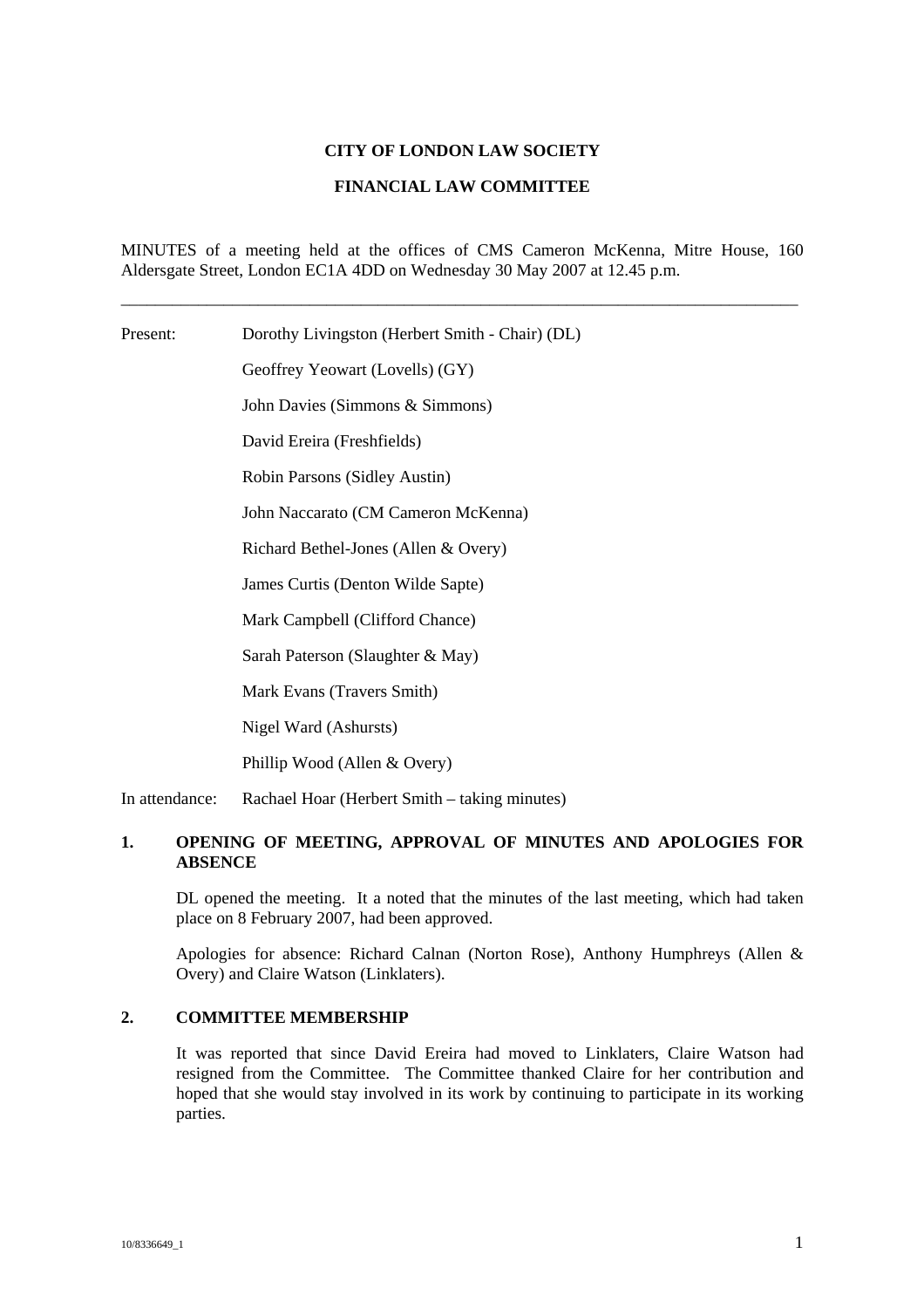It was also reported that Anthony Humphrey (Allen & Overy) had resigned and that new membership applications had been received from Simon Hall (Freshfields) and Simon Roberts (Allen & Overy). The Committee decided to accept these applications.

# **3. WORKING PARTIES**

A list of the Committee's current working parties had been circulated prior to the meeting.

At the meeting the Committee decided to form an additional working party on the Unidroit Project on intermediated securities, to be chaired by Mark Evans (Travers Smith).

The current list of working parties is as follows:

- Companies Act 2006 financial assistance
- Companies Act 2006 registration of company charges
- Trustee exemption clauses and new Law Society rule 2.07
- Uncitral security laws
- Unidroit project on intermediated securities
- Insolvency Rules Modernisation (joint working party of this Committee with the CLLS Insolvency Law Committee)
- Administration Insolvency Act Questionnaire (joint working party of this Committee with the CLLS Insolvency Law Committee)
- Financial Collateral Directive and UK Implementation
- International Law Issues (Rome 1, Rome 2 and review of Brussels Regulation)

### **4. COMPANIES ACT 2006 – FINANCIAL ASSISTANCE**

Since the last meeting, it had been announced that the repeal of the financial assistance provisions in the Companies Act 1985 in relation to private companies would not come into force under the Companies Act 2006 until 1 October 2008.

It was also noted that since the last meeting, [the Financial Assistance working party had taken part in discussions with the DTI and the CLLS Company Law Committee on the drafting of the saving provision relating to the old common law, and] a draft of the saving provision had been issued by the DTI in its February Consultation paper[, which the Committee largely felt dealt with the concerns]. The consultation period ended on 31 May following which a further or final draft was expected to be issued.

The Committee would await further developments.

# **5. COMPANIES ACT 2006 – OVERSEAS COMPANIES AND CHARGE REGISTRATION**

It was noted that since the last meeting the DTI had issued its Consultation Paper on the Companies Act 2006. The Committee's working party had responded to the consultation on overseas companies and charge registration.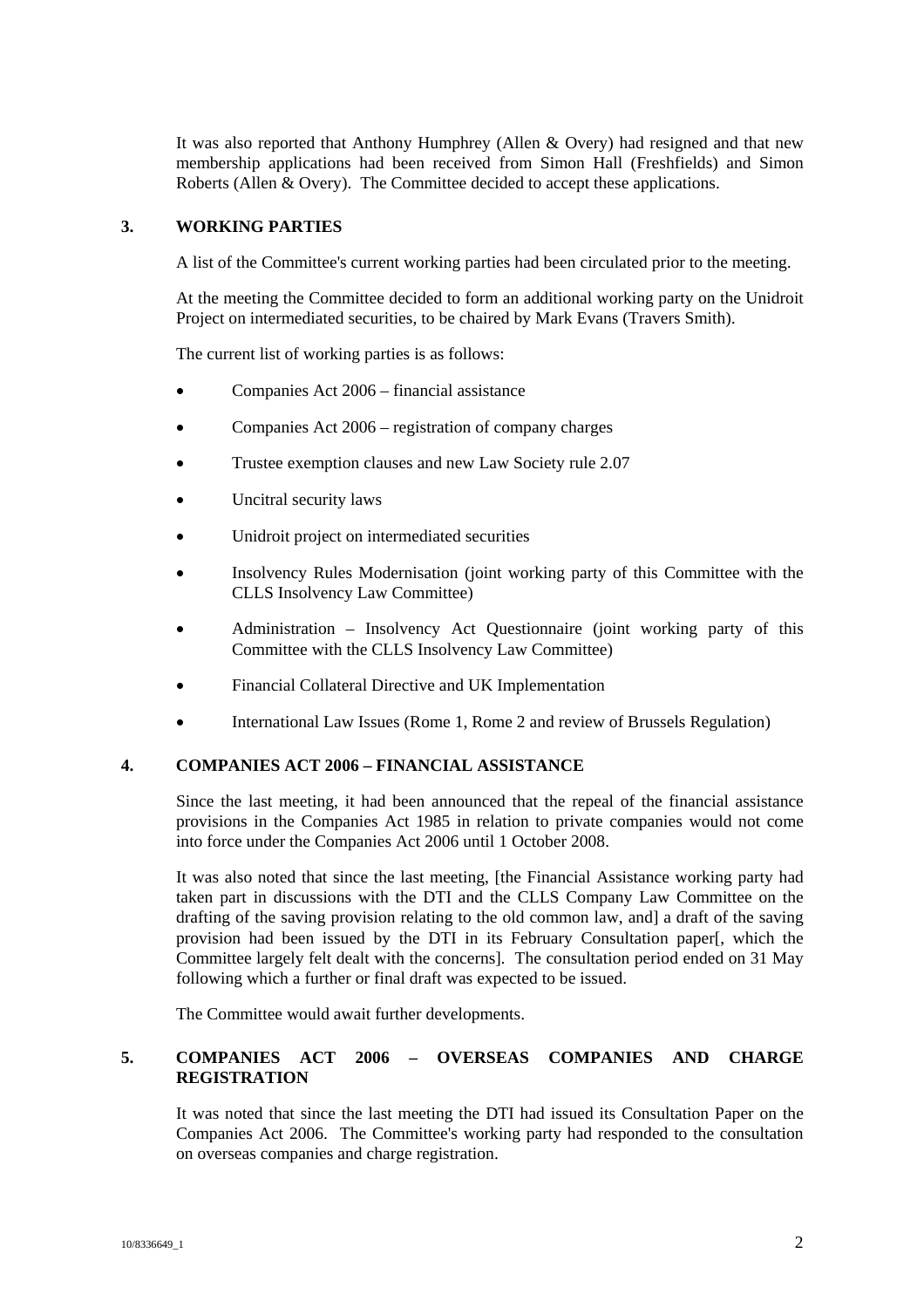The Committee would keep a watching brief of further developments.

# **6. FINANCIAL COLLATERAL ARRANGEMENTS DIRECTIVE**

The Committee was reminded that the EU Commission had published its report on the Financial Collateral Arrangements Directive at the end of December 2006 and had proposed some amendments to the Directive. The key proposals are:

- extending the scope of the directive to include "credit claims" (not defined but probably some kind of receivable);
- extending the EU framework for netting (beyond close-out netting);
- amending article 9 on conflict of laws such that where financial collateral is in the form of book entries certain matters would be determined by the law of the country in which the book entry account is held, including the legal nature of and proprietary rights in such book entry collateral.

The Committee was also reminded that English law floating charges may not benefit from the Directive due to "control"-related issues.

Following the last meeting, Robin Parsons, Dorothy Livingston and Mark Evans had met with HM Treasury and the Insolvency Service (in April) to discuss the Committee's concerns on the "control" requirements. As a result of that meeting it had been agreed that the Committee would provide a list of the key discrepancies between the Directive and the workings of Crest.

# **7. INSOLVENCY RULES MODERNISATION**

# 7.1 European High Yield Association

It was reported that a working party of the European High Yield Association had issued a paper to HM Treasury containing its views on insolvency law reform.

The Committee did not agree with the recommendations. Philip Wood said he would be sending observations to the Treasury.

7.2 Leyland Daf Reversal – Companies Act 2006

It was reported that the draft secondary legislation in relation to the reversal of the decision in Leyland Daf (payment of expenses in a winding up) was still awaited. The Committee agreed that it should be involved in the consultation process in relation to this secondary legislation.

#### 7.3 Consolidation and modernisation of Insolvency Secondary Legislation

The Committee was reminded that the Insolvency Service had issued draft consolidated versions of various parts of the Insolvency Rules in February (which had previously been circulated by GY).

A joint working party of the Committee and the CLLS Insolvency Law Committee had prepared a detailed response and sent this to the Insolvency Service in April.

The next draft of the consolidated Rules was expected in June.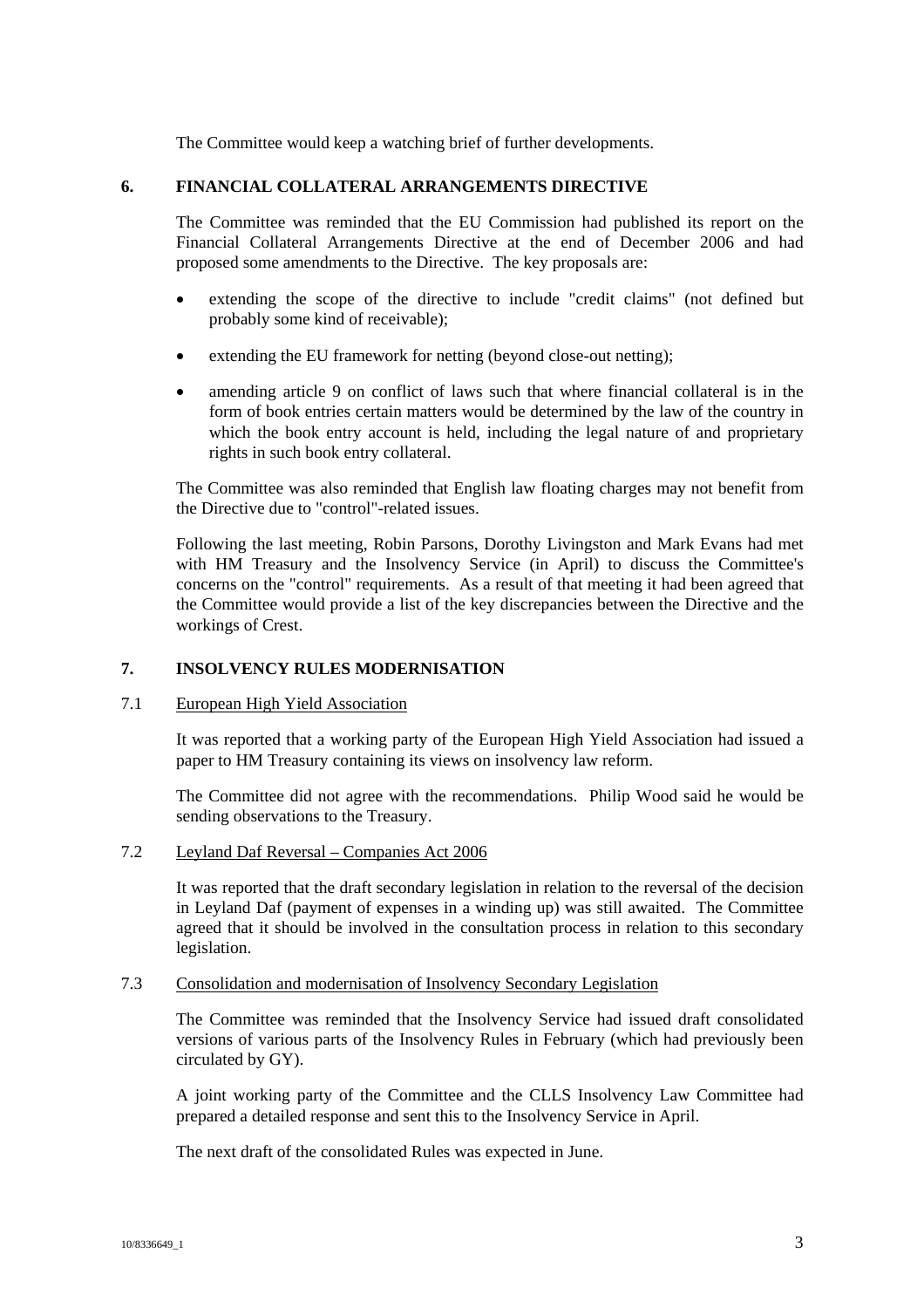### 7.4 Evaluation of the Enterprise Act 2002

The Committee was reminded that the Insolvency Service had issued a questionnaire on the use of administrative receiverships within the exceptions in the Enterprise Act since that Act came into force in September 2003.

A joint working party of the Committee and the CLLS Insolvency Law Committee had prepared a response and sent this to the Insolvency Service in May.

# **8. UNIDROIT PROJECT ON INVESTMENT SECURITIES**

The Committee was reminded that UNIDROIT had published a further preliminary draft convention on rules regarding intermediated securities on 15 December 2006 and that a key issue in the Convention was the concept of "control" in taking charges over securities.

Mark Evans had attended a final meeting of the intergovernmental group the previous week and a final version of the Convention was awaited. Once finalised the Convention will be sent to the UNIDROIT council for approval before ratification by UNIDROIT's members.

# **9. UNCITRAL – DRAFT LEGISLATIVE GUIDE ON SECURED TRANSACTIONS**

Since the last meeting a working party had been set up to follow the progress of an UNCITRAL initiative which is aiming to produce a draft legislative guide for secured lending transactions to assist developing States. The Committee was reminded that the FMLC had concerns that the draft guide would conflict with various EU Directives as drafted.

It was also noted that the next UNCITRAL meeting was due to take place at the end of June.

# **10. LACK OF CENTRAL ADMINISTRATION SEARCH FACILITY**

It was agreed that the lack of a central administration or winding up search facility continued to be unsatisfactory and, accordingly, DL would write to the Department for Constitutional Affairs again in an effort to highlight the problem and help formulate a solution.

# **11. EUROPEAN CONTRACT LAW REFORM PROJECT**

It was reported that proposals to reform and harmonise European contract law, which have been brewing since about 2001, were being re-ignited. DL had attended a meeting at the Guild Hall on the project in April.

The project has two aspects:

- a consumer forum;
- an academic group looking at producing a "Common Frame of Reference" (CFR).

The academic CFR is expected to be submitted to the Commission by the end of 2007. A White Paper is anticipated in mid 2008 to include proposals for a final CFR and adoption of the final CFR is proposed by the end of 2008.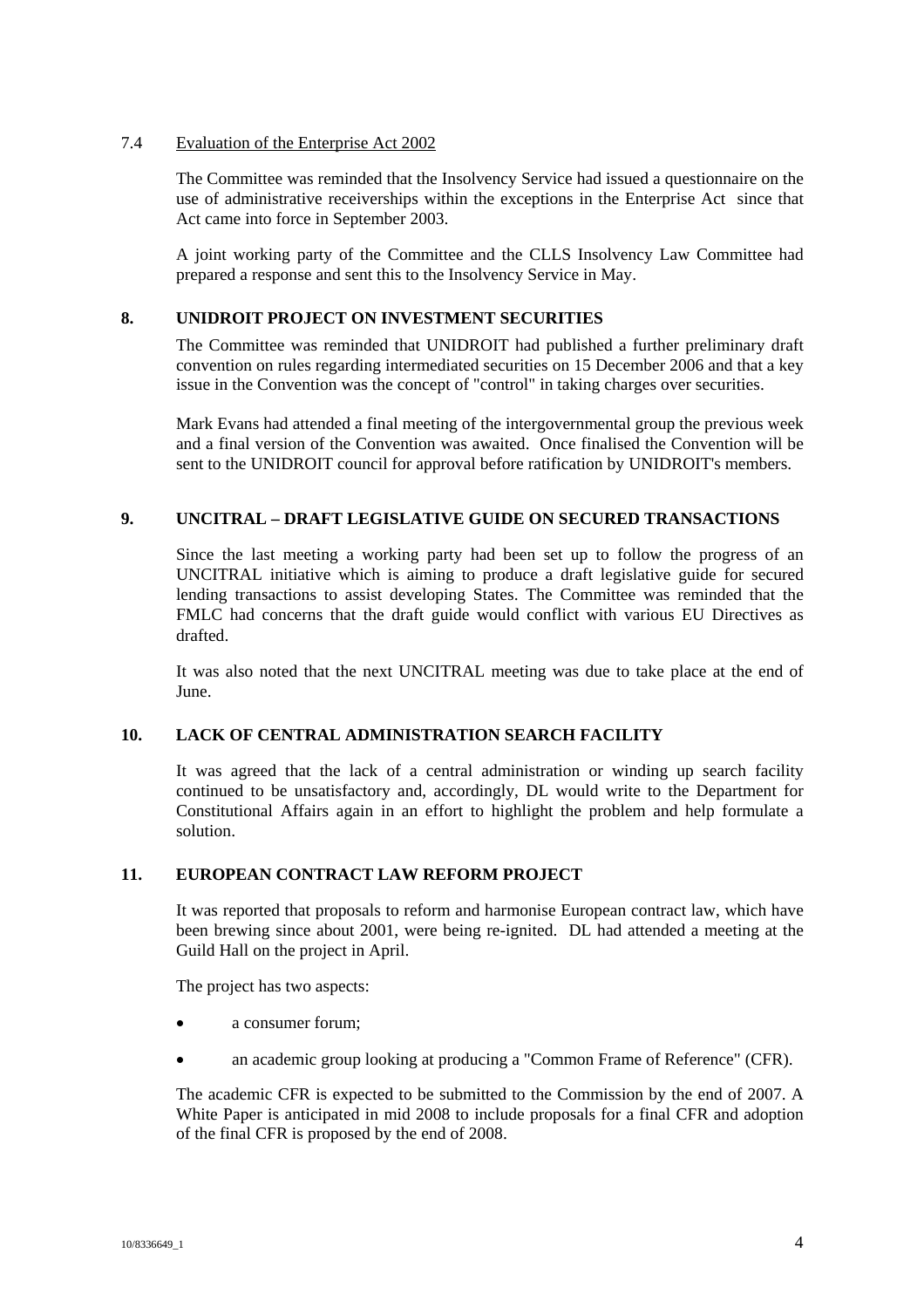In relation to the consumer forum, the Commission has launched a review of the consumer *acquis* with publication of a Green Paper on 8 February 2007. This sets out various options for reform of the eight key Directives in relation to consumer contracts.

The concern for English lawyers is that the CFR could lead, to a greater or lesser extent, to the harmonisation of European contract law with loss of principles of legal certainty essential for major financial centres. The development of the CFR into an "optional instrument" is seen as one step along this road.

This will need to be followed closely.

# **12. ROME I (CHOICE OF LAW IN CONTRACTUAL OBLIGATIONS) AND ROME II (CHOICE OF LAW IN NON-CONTRACTUAL OBLIGATIONS)**

The Committee was reminded of the proposals for a Rome I Regulation (on the law applicable to contractual obligations) and a Rome II Regulation (on the law applicable to non-contractual obligations).

In relation to Rome I, the areas of concern (as detailed in the December minutes and accompanying paper) were still prevalent and there had been no material developments since the last meeting.

In relation to Rome II, again there had been no material developments recently.

The Committee agreed to keep a watching brief on future developments.

### **13. ROME I INSURANCE**

It was reported that a working party had prepared and sent a response to the Consultation on the insurance provisions of Rome 1 on 5 April (previously circulated).

The Committee would keep a watching brief on future developments.

# **14. ANY OTHER BUSINESS**

### Trustee Exemption Clauses – New Solicitors Code of Conduct

DL reported that there had been no response to the Committee's letter to the Law Society on this issue.

Past-meeting note: The new Solicitors Code of Conduct came into force on 1 July 2007 and no amendments had been made to new Rule 2.07 or the guidance relating to that rule. Extracts of Rule 2.07 and the guidance are attached to these minutes. The CLLS is taking further steps at central level.

#### FMLC Quadrilateral meeting

It was noted that the FMLC's Quadrilateral meeting would be taking place on 19 June.

# **15. CLOSE**

There being no further business the meeting closed.